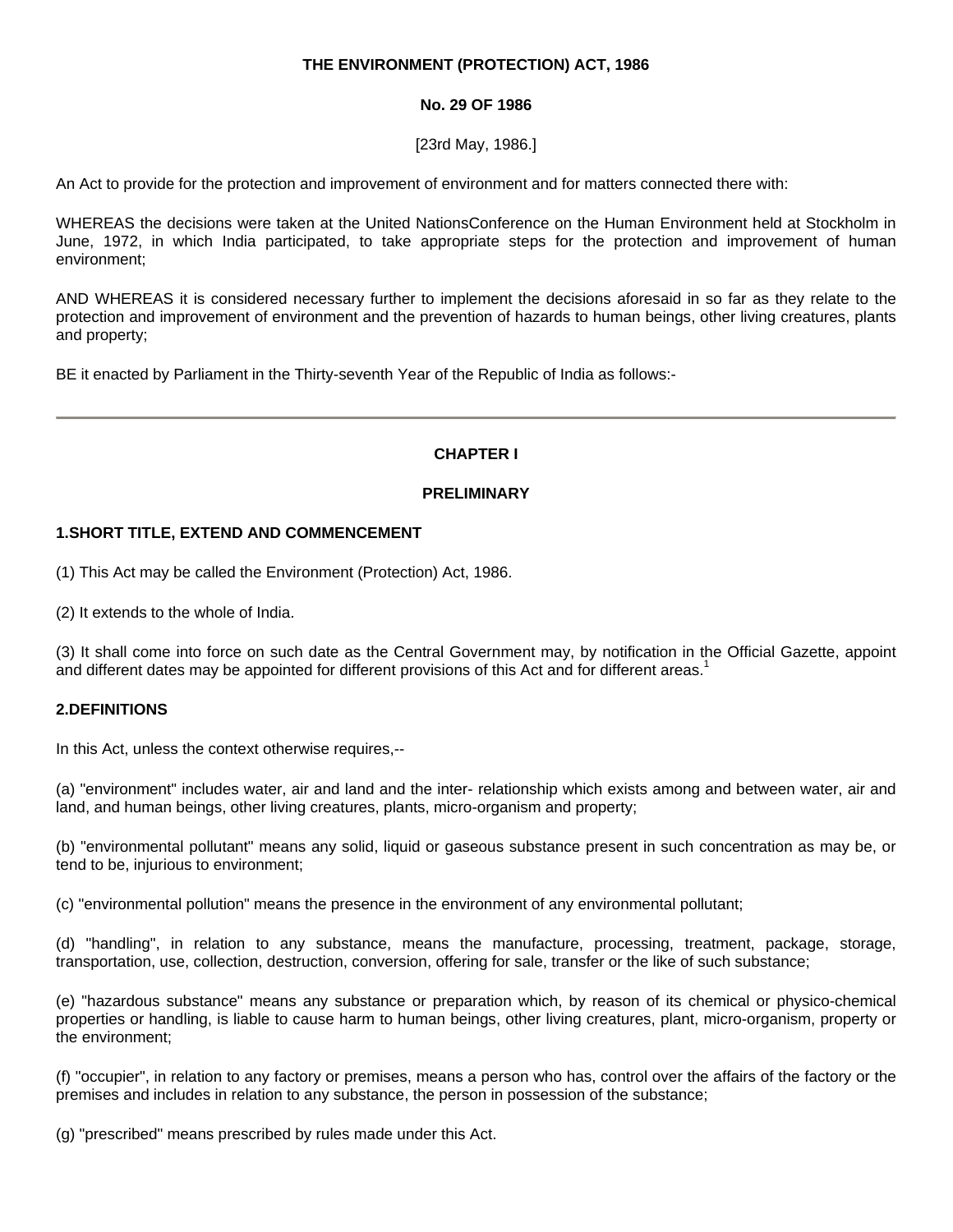# **CHAPTER II**

## **GENERAL POWERS OF THE CENTRAL GOVERNMENT**

## **3. POWER OF CENTRAL GOVERNMENT TO TAKE MEASURES TO PROTECT AND IMPROVE ENVIRONMENT**

(1) Subject to the provisions of this Act, the Central Government, shall have the power to take all such measures as it deems necessary or expedient for the purpose of protecting and improving the quality of the environment and preventing controlling and abating environmental pollution.

(2) In particular, and without prejudice to the generality of the provisions of sub-section (1), such measures may include measures with respect to all or any of the following matters, namely:--

(i) co-ordination of actions by the State Governments, officers and other authorities--

(a) under this Act, or the rules made thereunder, or

(b) under any other law for the time being in force which is relatable to the objects of this Act;

(ii) planning and execution of a nation-wide programme for the prevention, control and abatement of environmental pollution;

(iii) laying down standards for the quality of environment in its various aspects;

(iv) laying down standards for emission or discharge of environmental pollutants from various sources whatsoever:

Provided that different standards for emission or discharge may be laid down under this clause from different sources having regard to the quality or composition of the emission or discharge of environmental pollutants from such sources;

(v) restriction of areas in which any industries, operations or processes or class of industries, operations or processes shall not be carried out or shall be carried out subject to certain safeguards;

(vi) laying down procedures and safeguards for the prevention of accidents which may cause environmental pollution and remedial measures for such accidents;

(vii) laying down procedures and safeguards for the handling of hazardous substances;

(viii) examination of such manufacturing processes, materials and substances as are likely to cause environmental pollution;

(ix) carrying out and sponsoring investigations and research relating to problems of environmental pollution;

(x) inspection of any premises, plant, equipment, machinery, manufacturing or other processes, materials or substances and giving, by order, of such directions to such authorities, officers or persons as it may consider necessary to take steps for the prevention, control and abatement of environmental pollution;

(xi) establishment or recognition of environmental laboratories and institutes to carry out the functions entrusted to such environmental laboratories and institutes under this Act;

(xii) collection and dissemination of information in respect of matters relating to environmental pollution;

(xiii) preparation of manuals, codes or guides relating to the prevention, control and abatement of environmental pollution;

(xiv) such other matters as the Central Government deems necessary or expedient for the purpose of securing the effective implementation of the provisions of this Act.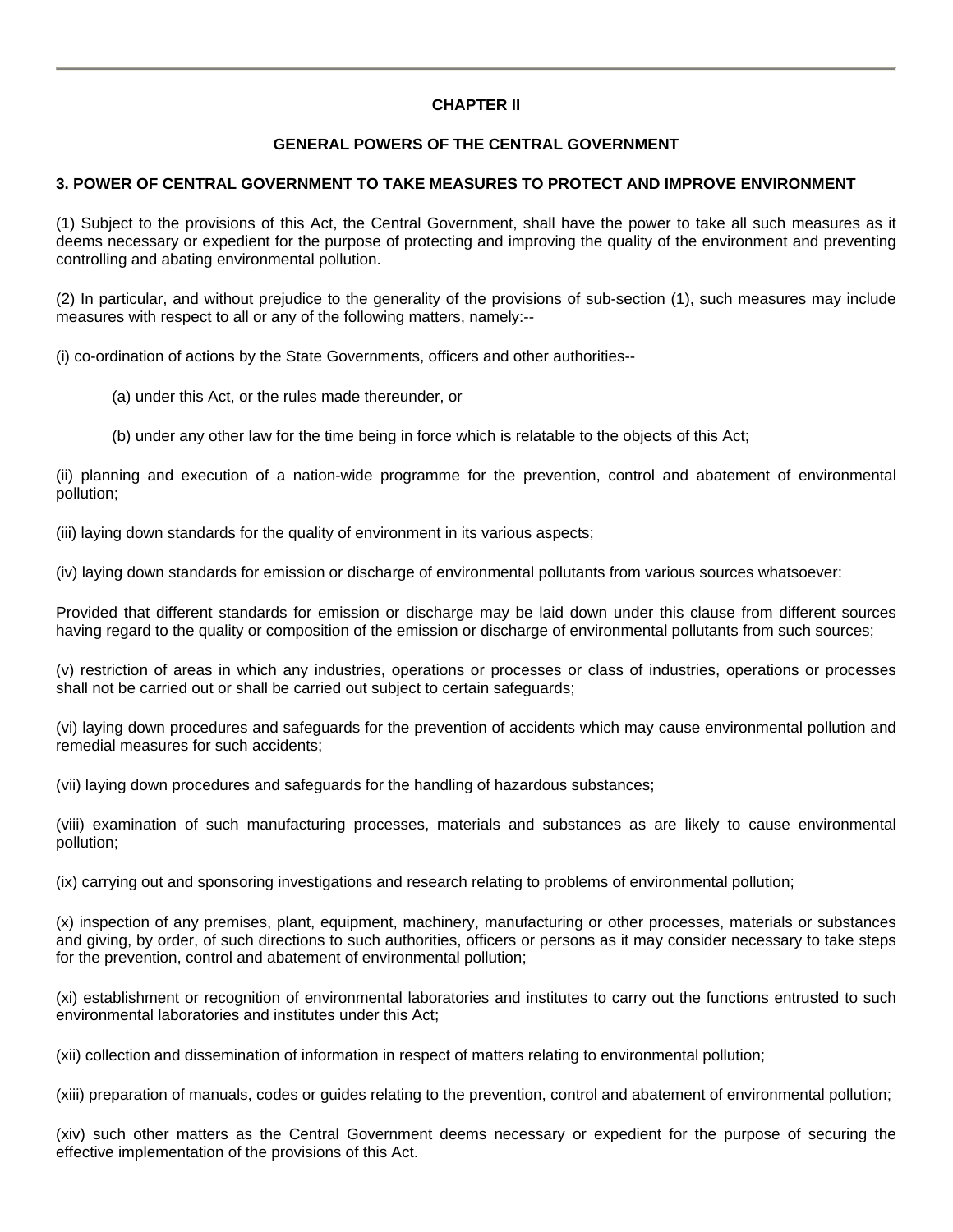(3) The Central Government may, if it considers it necessary or expedient so to do for the purpose of this Act, by order, published in the Official Gazette, constitute an authority or authorities by such name or names as may be specified in the order for the purpose of exercising and performing such of the powers and functions (including the power to issue directions under section 5) of the Central Government under this Act and for taking measures with respect to such of the matters referred to in sub-section (2) as may be mentioned in the order and subject to the supervision and control of the Central Government and the provisions of such order, such authority or authorities may exercise and powers or perform the functions or take the measures so mentioned in the order as if such authority or authorities had been empowered by this Act to exercise those powers or perform those functions or take such measures.

# **4. APPOINTMENT OF OFFICERS AND THEIR POWERS AND FUNCTIONS**

(1) Without prejudice to the provisions of sub-section (3) of section 3, the Central Government may appoint officers with such designation as it thinks fit for the purposes of this Act and may entrust to them such of the powers and functions under this Act as it may deem fit.

(2) The officers appointed under sub-section (1) shall be subject to the general control and direction of the Central Government or, if so directed by that Government, also of the authority or authorities, if any, constituted under subsection (3) of section 3 or of any other authority or officer.

# **5. POWER TO GIVE DIRECTIONS**

Notwithstanding anything contained in any other law but subject to the provisions of this Act, the Central Government may, in the exercise of its powers and performance of its functions under this Act, issue directions in writing to any person, officer or any authority and such person, officer or authority shall be bound to comply with such directions.

*Explanation--*For the avoidance of doubts, it is hereby declared that the power to issue directions under this section includes the power to direct--

(a) the closure, prohibition or regulation of any industry, operation or process; or

(b) stoppage or regulation of the supply of electricity or water or any other service.

## **6. RULES TO REGULATE ENVIRONMENTAL POLLUTION**

(1) The Central Government may, by notification in the Official Gazette, make rules in respect of all or any of the matters referred to in section 3.

(2) In particular, and without prejudice to the generality of the foregoing power, such rules may provide for all or any of the following matters, namely:--

(a) the standards of quality of air, water or soil for various areas and purposes; $4$ 

(b) the maximum allowable limits of concentration of various environmental pollutants (including noise) for different areas;

(c) the procedures and safeguards for the handling of hazardous substances; $5$ 

(d) the prohibition and restrictions on the handling of hazardous substances in different areas: $6$ 

(e) the prohibition and restriction on the location of industries and the carrying on process and operations in different areas:<sup>7</sup>

(f) the procedures and safeguards for the prevention of accidents which may cause environmental pollution and for providing for remedial measures for such accidents.<sup>8</sup>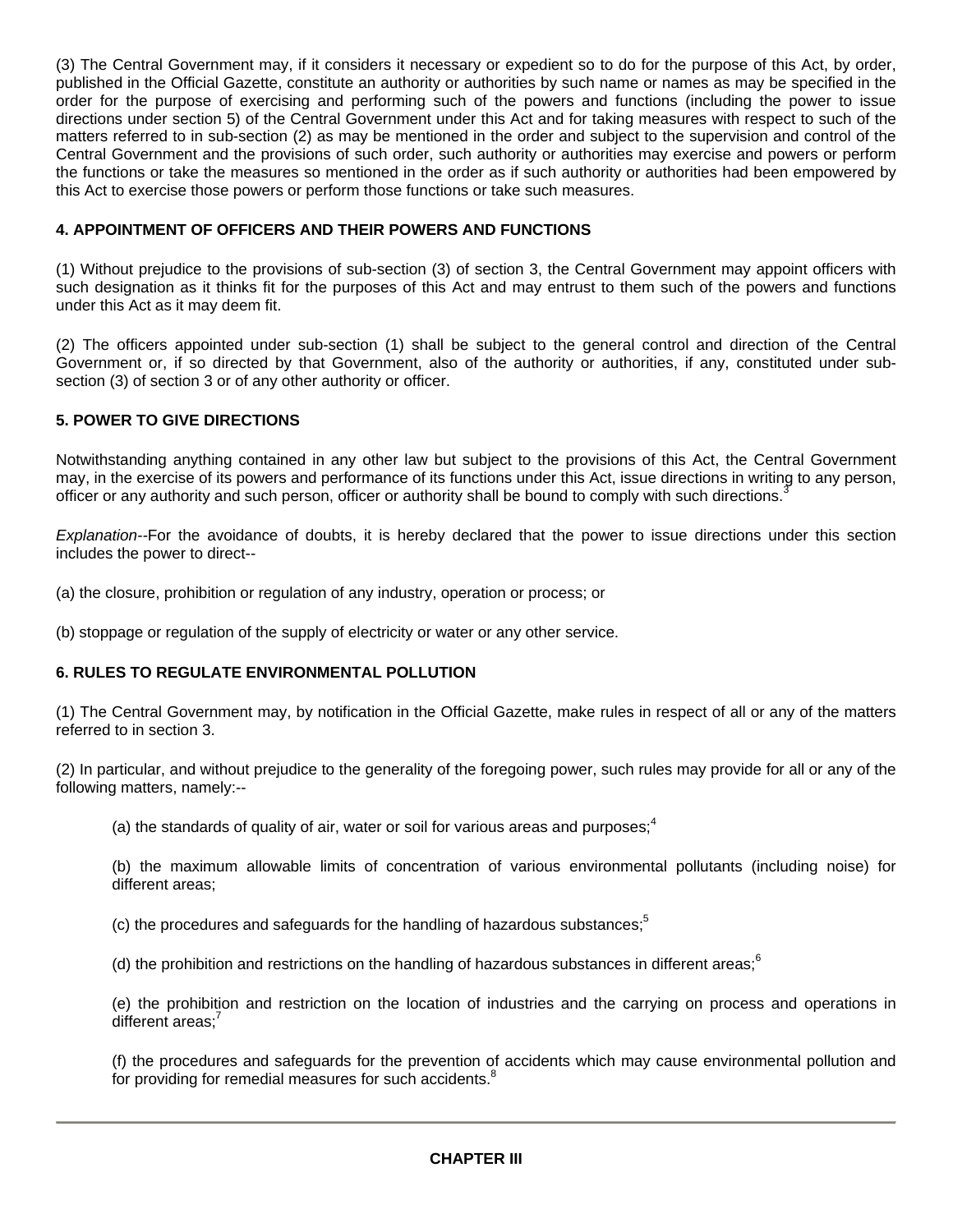## **PREVENTION, CONTROL, AND ABATEMENT OF ENVIRONMENTAL POLLUTION**

## **7. PERSONS CARRYING ON INDUSTRY OPERATION, ETC., NOT TO ALLOW EMISSION OR DISCHARGE OF ENVIRONMENTAL POLLUTANTS IN EXCESS OF THE STANDARDS**

No person carrying on any industry, operation or process shall discharge or emit or permit to be discharged or emitted any environmental pollutants in excess of such standards as may be prescribed.<sup>9</sup>

## **8. PERSONS HANDLING HAZARDOUS SUBSTANCES TO COMPLY WITH PROCEDURAL SAFEGUARDS**

No person shall handle or cause to be handled any hazardous substance except in accordance with such procedure and after complying with such safeguards as may be prescribed.<sup>10</sup>

## **9. FURNISHING OF INFORMATION TO AUTHORITIES AND AGENCIES IN CERTAIN CASES**

(1) Where the discharge of any environmental pollutant in excess of the prescribed standards occurs or is apprehended to occur due to any accident or other unforeseen act or event, the person responsible for such discharge and the person in charge of the place at which such discharge occurs or is apprehended to occur shall be bound to prevent or mitigate the environmental pollution caused as a result of such discharge and shall also forthwith--

- (a) intimate the fact of such occurrence or apprehension of such occurrence; and
- (b) be bound, if called upon, to render all assistance,

to such authorities or agencies as may be prescribed.<sup>11</sup>

(2) On receipt of information with respect to the fact or apprehension on any occurrence of the nature referred to in subsection (1), whether through intimation under that sub-section or otherwise, the authorities or agencies referred to in subsection (1) shall, as early as practicable, cause such remedial measures to be taken as necessary to prevent or mitigate the environmental pollution.

(3) The expenses, if any, incurred by any authority or agency with respect to the remedial measures referred to in subsection (2), together with interest (at such reasonable rate as the Government may, by order, fix) from the date when a demand for the expenses is made until it is paid, may be recovered by such authority or agency from the person concerned as arrears of land revenue or of public demand.

### **10. POWERS OF ENTRY AND INSPECTION**

(1) Subject to the provisions of this section, any person empowered by the Central Government in this behalf<sup>12</sup> shall have a right to enter, at all reasonable times with such assistance as he considers necessary, any place--

(a) for the purpose of performing any of the functions of the Central Government entrusted to him;

(b) for the purpose of determining whether and if so in what manner, any such functions are to be performed or whether any provisions of this Act or the rules made thereunder orany notice, order, direction or authorisation served, made, given or granted under this Act is being or has been complied with;

(c) for the purpose of examining and testing any equipment, industrial plant, record, register, document or any other material object or for conducting a search of any building in which he has reason to believe that an offence under this Act or the rules made thereunder has been or is being or is about to be committed and for seizing any such equipment, industrial plant, record, register, document or other material object if he has reason to believe that it may furnish evidence of the commission of an offence punishable under this Act or the rules made thereunder or that such seizure is necessary to prevent or mitigate environmental pollution.

(2) Every person carrying on any industry, operation or process of handling any hazardous substance shall be bound to render all assistance to the person empowered by the Central Government under sub-section (1) for carrying out the functions under that sub-section and if he fails to do so without any reasonable cause or excuse, he shall be guilty of an offence under this Act.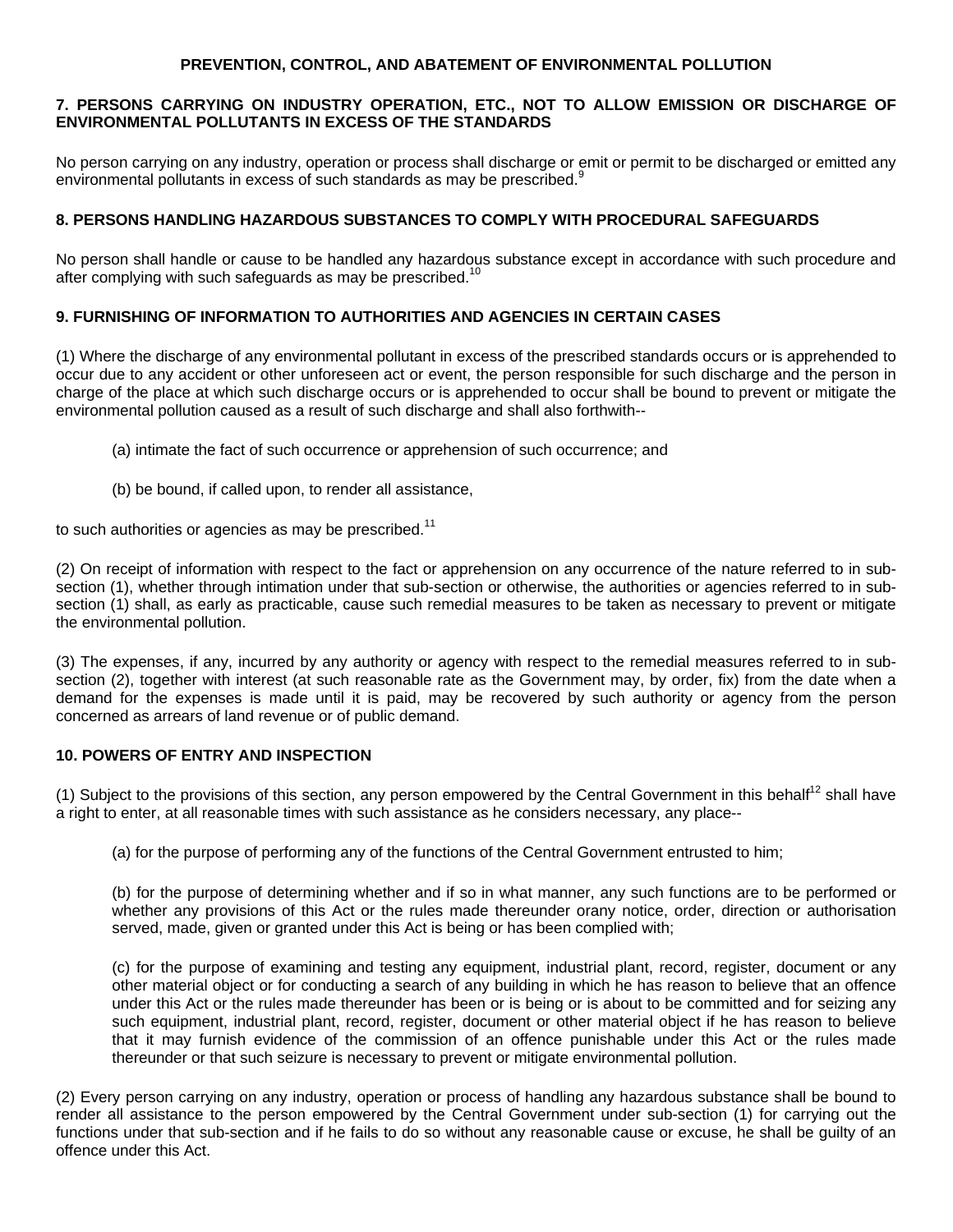(3) If any person wilfully delays or obstructs any persons empowered by the Central Government under sub-section (1) in the performance of his functions, he shall be guilty of an offence under this Act.

(4) The provisions of the Code of Criminal Procedure, 1973, or, in relation to the State of Jammu and Kashmir, or an area in which that Code is not in force, the provisions of any corresponding law in force in that State or area shall, so far as may be, apply to any search or seizures under this section as they apply to any search or seizure made under the authority of a warrant issued under section 94 of the said Code or as the case may be, under the corresponding provision of the said law.

## **11. POWER TO TAKE SAMPLE AND PROCEDURE TO BE FOLLOWED IN CONNECTION THEREWITH**

(1) The Central Government or any officer empowered by it in this behalf,<sup>13</sup> shall have power to take, for the purpose of analysis, samples of air, water, soil or other substance from any factory, premises or other place in such manner as may be prescribed.<sup>14</sup>

(2) The result of any analysis of a sample taken under sub-section (1) shall not be admissible in evidence in any legal proceeding unless the provisions of sub-sections (3) and (4) are complied with.

(3) Subject to the provisions of sub-section (4), the person taking the sample under sub-section (1) shall--

(a) serve on the occupier or his agent or person in charge of the place, a notice, then and there, in such form as may be prescribed, of his intention to have it so analysed;

(b) in the presence of the occupier of his agent or person, collect a sample for analysis;

(c) cause the sample to be placed in a container or containers which shall be marked and sealed and shall also be signed both by the person taking the sample and the occupier or his agent or person;

(d) send without delay, the container or the containers to the laboratory established or recognised by the Central Government under section 12.

(4) When a sample is taken for analysis under sub-section (1) and the person taking the sample serves on the occupier or his agent or person, a notice under clause (a) of sub-section (3), then,--

(a) in a case where the occupier, his agent or person wilfully absents himself, the person taking the sample shall collect the sample for analysis to be placed in a container or containers which shall be marked and sealed and shall also be signed by the person taking the sample, and

(b) in a case where the occupier or his agent or person present at the time of taking the sample refuses to sign the marked and sealed container or containers of the sample as required under clause (c) of sub-section (3), the marked and sealed container or containers shall be signed by the person taking the samples, and the container or containers shall be sent without delay by the person taking the sample for analysis to the laboratory established or recognised under section 12 and such person shall inform the Government Analyst appointed or recognised under section 12 in writing, about the wilfull absence of the occupier or his agent or person, or, as the case may be, his refusal to sign the container or containers.

## **12.ENVIRONMENTAL LABORATORIES**

(1) The Central Government<sup>15</sup> may, by notification in the Official Gazette, $-$ 

(a) establish one or more environmental laboratories;

(b) recognise one or more laboratories or institutes as environmental laboratories to carry out the functions entrusted to an environmental laboratory under this Act.<sup>16</sup>

(2) The Central Government may, by notification in the Official Gazette, make rules specifying--

(a) the functions of the environmental laboratory;  $17$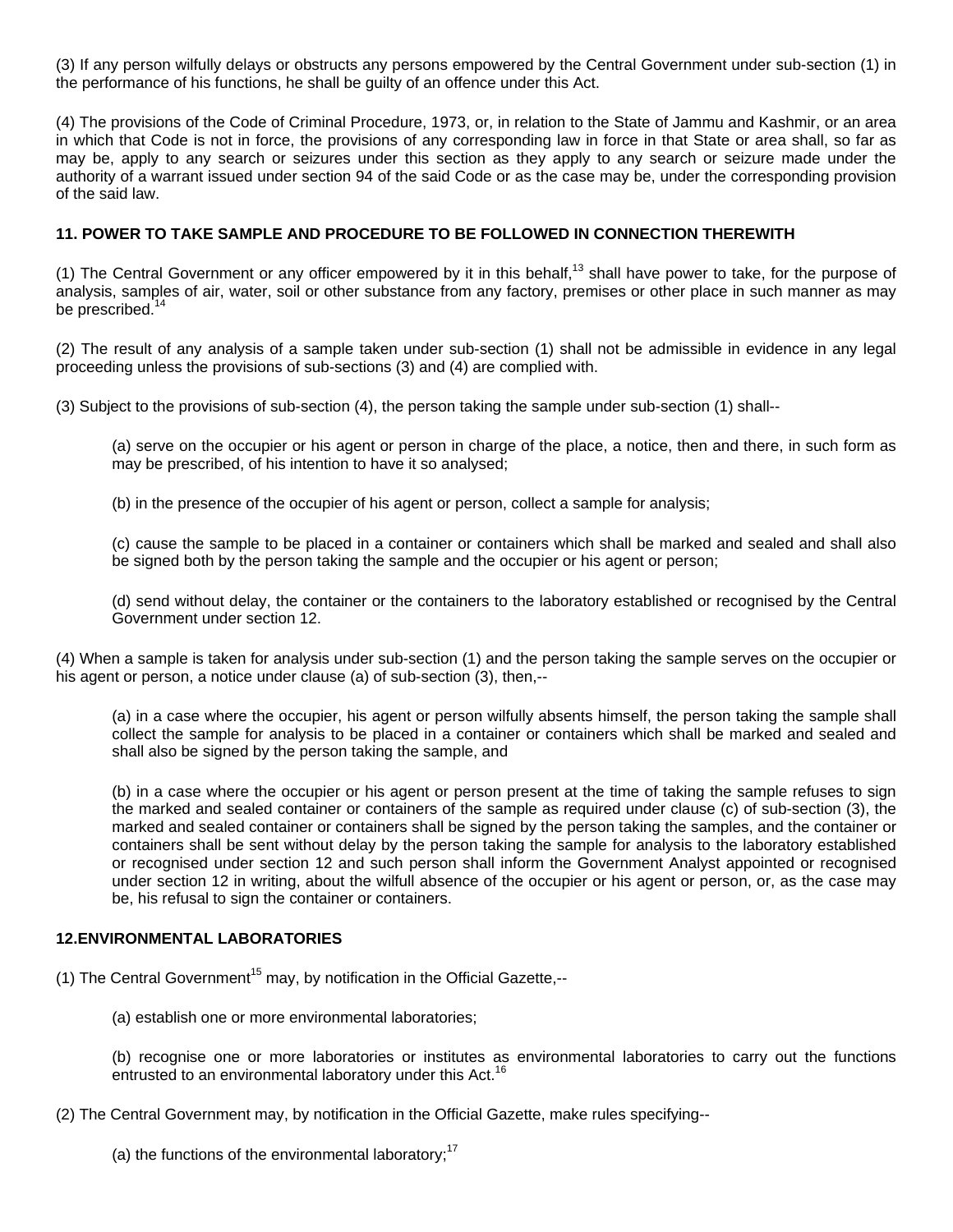(b) the procedure for the submission to the said laboratory of samples of air, water, soil or other substance for analysis or tests, the form of the laboratory report thereon and the fees payable for such report;<sup>18</sup>

(c) such other matters as may be necessary or expedient to enable that laboratory to carry out its functions.

## **13. GOVERNMENT ANALYSTS**

The Central Government may by notification in the Official Gazette, appoint or recognise such persons as it thinks fit and having the prescribed qualifications<sup>19</sup> to be Government Analysts for the purpose of analysis of samples of air, water, soil or other substance sent for analysis to any environmental laboratory established or recognised under sub-section (1) of section 12.

## **14. REPORTS OF GOVERNMENT ANALYSTS**

Any document purporting to be a report signed by a Government analyst may be used as evidence of the facts stated therein in any proceeding under this Act.

## **15. PENALTY FOR CONTRAVENTION OF THE PROVISIONS OF THE ACT AND THE RULES, ORDERS AND DIRECTIONS**

(1) Whoever fails to comply with or contravenes any of the provisions of this Act, or the rules made or orders or directions issued thereunder, shall, in respect of each such failure or contravention, be punishable with imprisonment for a term which may extend to five years with fine which may extend to one lakh rupees, or with both, and in case the failure or contravention continues, with additional fine which may extend to five thousand rupees for every day during which such failure or contravention continues after the conviction for the first such failure or contravention.

(2) If the failure or contravention referred to in sub-section (1) continues beyond a period of one year after the date of conviction, the offender shall be punishable with imprisonment for a term which may extend to seven years.

#### **16. OFFENCES BY COMPANIES**

(1) Where any offence under this Act has been committed by a company, every person who, at the time the offence was committed, was directly in charge of, and was responsible to, the company for the conduct of the business of the company, as well as the company, shall be deemed to be guilty of the offence and shall be liable to be proceeded against and punished accordingly:

Provided that nothing contained in this sub-section shall render any such person liable to any punishment provided in this Act, if he proves that the offence was committed without his knowledge or that he exercised all due diligence to prevent the commission of such offence.

(2) Notwithstanding anything contained in sub-section (1), where an offence under this Act has been committed by a company and it is proved that the offence has been committed with the consent or connivance of, or is attributable to any neglect on the part of, any director, manager, secretary or other officer of the company, such director, manager, secretary or other officer shall also deemed to be guilty of that offence and shall be liable to be proceeded against and punished accordingly.

*Explanation--*For the purpose of this section,--

- (a) "company" means any body corporate and includes a firm or other association of individuals;
- (b) "director", in relation to a firm, means a partner in the firm.

## **17. OFFENCES BY GOVERNMENT DEPARTMENTS**

(1) Where an offence under this Act has been committed by any Department of Government, the Head of the Department shall be deemed to be guilty of the offence and shall be liable to be proceeded against and punished accordingly.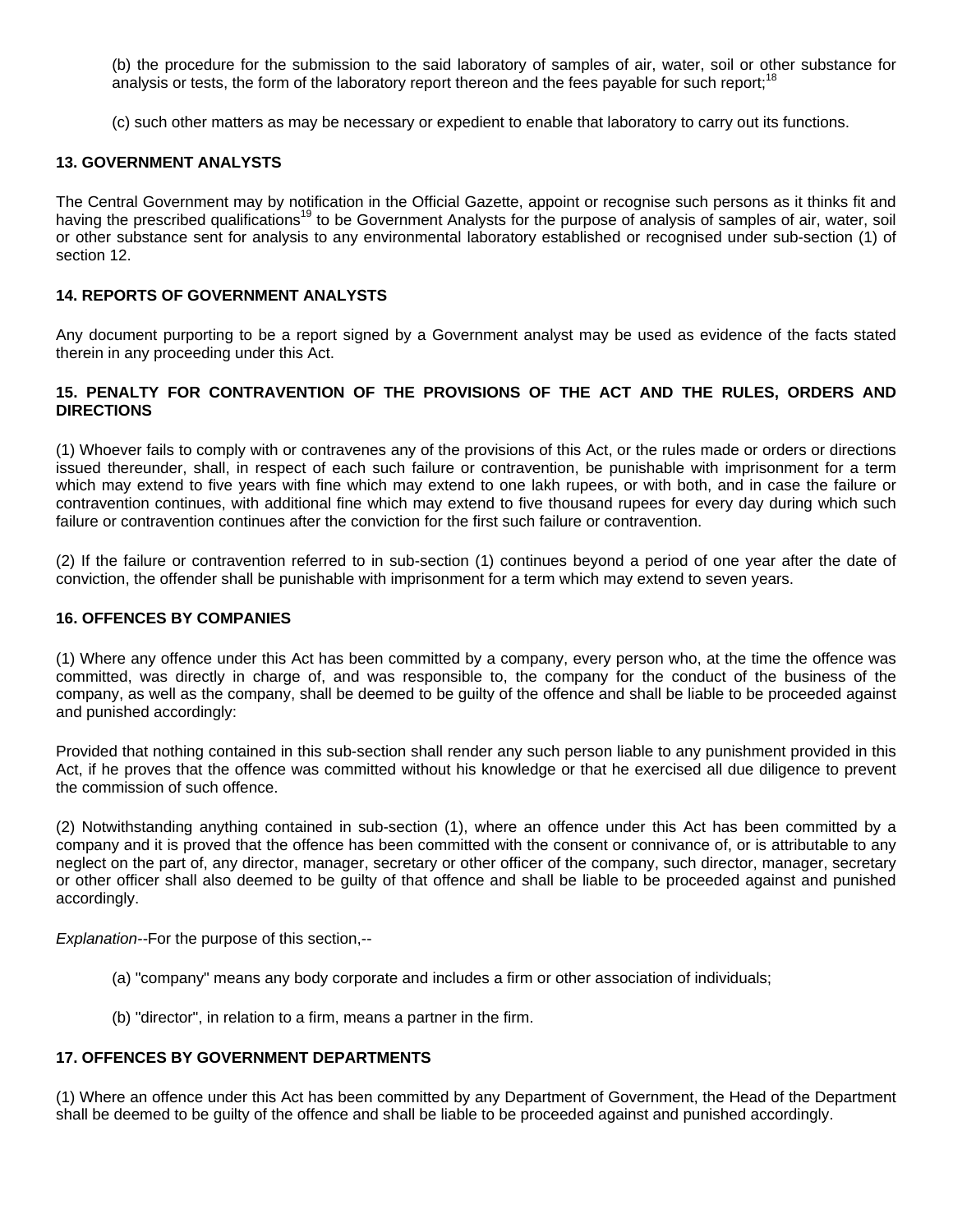Provided that nothing contained in this section shall render such Head of the Department liable to any punishment if he proves that the offence was committed without his knowledge or that he exercise all due diligence to prevent the commission of such offence.

(2) Notwithstanding anything contained in sub-section (1), where an offence under this Act has been committed by a Department of Government and it is proved that the offence has been committed with the consent or connivance of, or is attributable to any neglect on the part of, any officer, other than the Head of the Department, such officer shall also be deemed to be guilty of that offence and shall be liable to be proceeded against and punished accordingly.

## **CHAPTER IV**

#### **MISCELLANEOUS**

#### **18. PROTECTION OF ACTION TAKEN IN GOOD FAITH**

No suit, prosecution or other legal proceeding shall lie against the Government or any officer or other employee of the Government or any authority constituted under this Act or any member, officer or other employee of such authority in respect of anything which is done or intended to be done in good faith in pursuance of this Act or the rules made or orders or directions issued thereunder.

#### **19. COGNIZANCE OF OFFENCES**

No court shall take cognizance of any offence under this Act except on a complaint made by--

(a) the Central Government or any authority or officer authorised in this behalf by that Government.<sup>20</sup> or

(b) any person who has given notice of not less than sixty days, in the manner prescribed, of the alleged offence and of his intention to make a complaint, to the Central Government or the authority or officer authorised as aforesaid.

#### **20. INFORMATION, REPORTS OR RETURNS**

The Central Government may, in relation to its function under this Act, from time to time, require any person, officer, State Government or other authority to furnish to it or any prescribed authority or officer any reports, returns, statistics, accounts and other information and such person, officer, State Government or other authority shall be bound to do so.

#### **21. MEMBERS, OFFICERS AND EMPLOYEES OF THE AUTHORITY CONSTITUTED UNDER SECTION 3 TO BE PUBLIC SERVANTS**

All the members of the authority, constituted, if any, under section 3 and all officers and other employees of such authority when acting or purporting to act in pursuance of any provisions of this Act or the rules made or orders or directions issued thereunder shall be deemed to be public servants within the meaning of section 21 of the Indian Penal Code (45 of 1860).

#### **22. BAR OF JURISDICTION**

No civil court shall have jurisdiction to entertain any suit or proceeding in respect of anything done, action taken or order or direction issued by the Central Government or any other authority or officer in pursuance of any power conferred by or in relation to its or his functions under this Act.

## **23. POWERS TO DELEGATE**

Without prejudice to the provisions of sub-section (3) of section 3, the Central Government may, by notification in the Official Gazette, delegate, subject to such conditions and limitations as may be specified in the notifications, such of its powers and functions under this Act [except the powers to constitute an authority under sub-section (3) of section 3 and to make rules under section 25] as it may deem necessary or expedient, to any officer, State Government or other authority.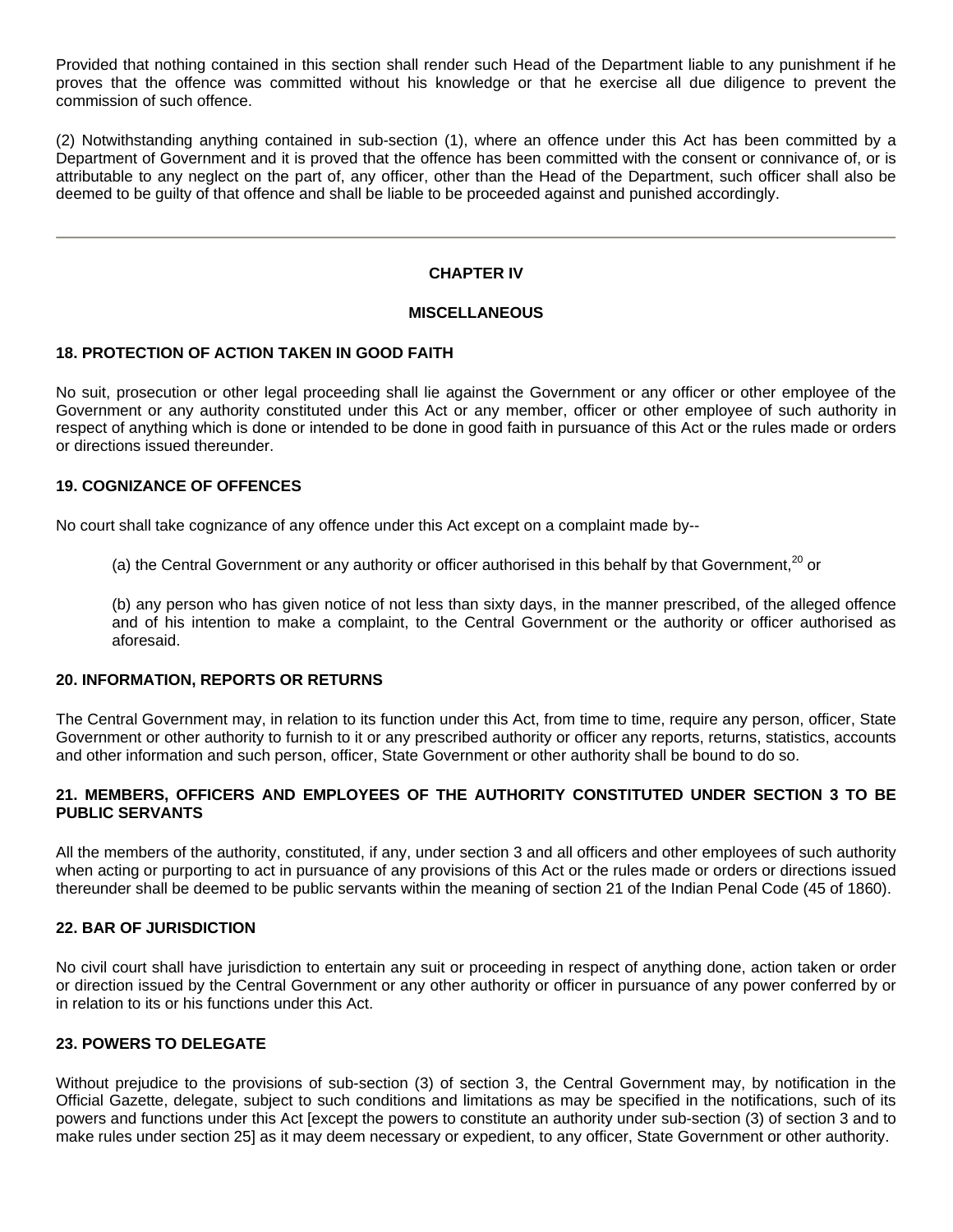## **24. EFFECT OF OTHER LAWS**

(1) Subject to the provisions of sub-section (2), the provisions of this Act and the rules or orders made therein shall have effect notwithstanding anything inconsistent therewith contained in any enactment other than this Act.

(2) Where any act or omission constitutes an offence punishable under this Act and also under any other Act then the offender found guilty of such offence shall be liable to be punished under the other Act and not under this Act.

## **25. POWER TO MAKE RULES**

(1) The Central Government may, by notification in the Official Gazette, make rules for carrying out the purposes of this Act.

(2) In particular, and without prejudice to the generality of the foregoing power, such rules may provide for all or any of the following matters, namely--

(a) the standards in excess of which environmental pollutants shall not be discharged or emitted under section  $7;^{21}$ 

(b) the procedure in accordance with and the safeguards in compliance with which hazardous substances shall be handled or caused to be handled under section  $8$ ;  $2^2$ 

(c) the authorities or agencies to which intimation of the fact of occurrence or apprehension of occurrence of the discharge of any environmental pollutant in excess of the prescribed standards shall be given and to whom all assistance shall be bound to be rendered under sub-section  $(1)$  of section  $9$ <sup>23</sup>

(d) the manner in which samples of air, water, soil or other substance for the purpose of analysis shall be taken under sub-section  $(1)$  of section  $11<sup>.24</sup>$ 

(e) the form in which notice of intention to have a sample analysed shall be served under clause (a) of sub section (3) of section  $11$ ;<sup>25</sup>

(f) the functions of the environmental laboratories,<sup>26</sup> the procedure for the submission to such laboratories of samples of air, water, soil and other substances for analysis or test;<sup>27</sup> the form of laboratory report; the fees payable for such report and other matters to enable such laboratories to carry out their functions under subsection (2) of section 12;

(g) the qualifications of Government Analyst appointed or recognised for the purpose of analysis of samples of air, water, soil or other substances under section  $13$ ;<sup>28</sup>

(h) the manner in which notice of the offence and of the intention to make a complaint to the Central Government shall be given under clause (b) of section  $19<sup>29</sup>$ 

(i) the authority of officer to whom any reports, returns, statistics, accounts and other information shall be furnished under section 20;

(j) any other matter which is required to be, or may be, prescribed.

#### **26. RULES MADE UNDER THIS ACT TO BE LAID BEFORE PARLIAMENT**

Every rule made under this Act shall be laid, as soon as may be after it is made, before each Hose of Parliament, while it is in session, for a total period of thirty days which may be comprised in one session or in two or more successive sessions, and if, before the expiry of the session immediately following the session or the successive sessions aforesaid, both Houses agree in making any modification in the rule or both Houses agree that the rule should not be made, the rule shall thereafter have effect only in such modified form or be of no effect, as the case may be; so, however, that any such modification or annulment shall be without prejudice to the validity of anything previously done under that rule.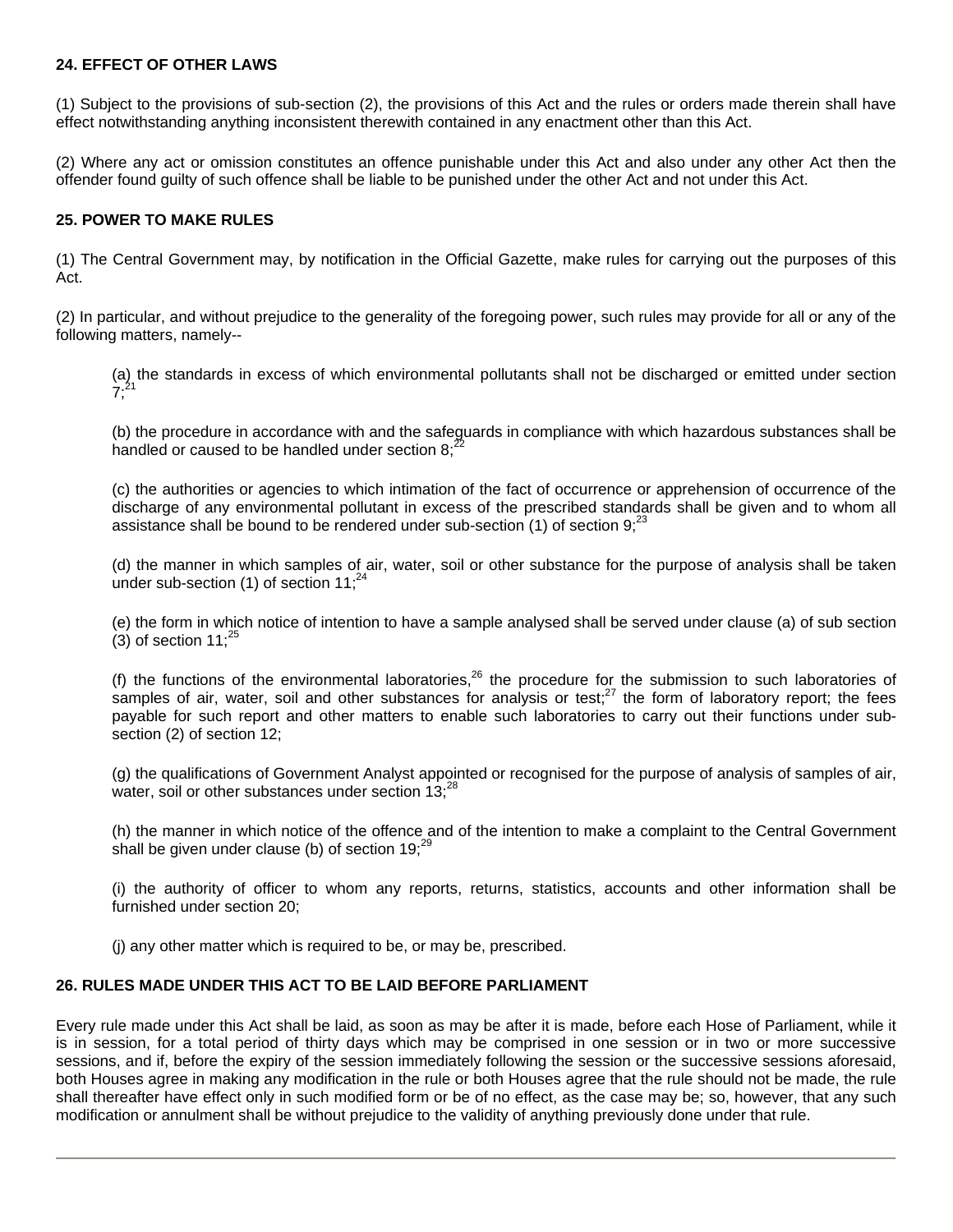$1$  It came into force in the whole of India on 19th November, 1986 vide Notification No. G.S.R. 1198(E) dated 12-11-86 published in the Gazette of India No. 525 dated 12-11-86.

 $2$  The Central Government has delegated the powers vested m it under section 5 of the -Act to the State Governments of Andhra Pradesh, Assam, Bihar, Gujarat, Haryana, Himachal Pradesh, Karnatalca, Kerala, Madhya Predesh, Mizoram, Orissa, Rajasthan, Sikkim and Tamil Nadu subject to the condition that the Central Government may revoke such delegation of Powers in respect of all or any one or more of the State Governments or may itself invoke the provisions of section 5 of the Act, if in the opinion of the Central Government such a course of action is necessary in public interest, (Notification No, S.O. 152 (E) dated 10-2-88 published in Gazette No. 54 of the same date). These Powers have been delegated to the following State Governments also on the same terms:

Meghalaya, Punjab and Uttar Pradesh vide Notification No. S.0.389 (E) dated 14-4-88 published in the Gazette No. 205 dated 144-88;

Maharashtra vide Notification No. S.O. 488(E) dated 17-5-88 published in the Gazette No. 255 dated 17-5-88; Goa and Jammu & Kashmir vide Notification No. S.O. 881 (E~ dated 22-9-88; published in the Gazette No. 749 dated 22.9.88.

West Bengal Manipur vide Notificadon N. S.O. 408 (E) dated 6-6-89; published in the Gazette No. 319 dated 6-6-89; Tripura vide Notification No. S.O. 479 (E) dated 25-7-91 published in thc Gazene No. 414 dated 25-7-91.

 $3$  For issuing directions see r.4 of Itnviromnent (Protection) Rules, 1986.

<sup>4</sup> See r. 3 of Environment (Protection) Rules, 1986 and Schedules thereto.

i. Schedule I lists the standards for emission or discharge of environmental pollutants from the industries, processes or operations and their maximum allowable limits of concentration;

ii. Schedule II lists general standards for discharge of effluents and their maximum limits of concentration allowable;

iii. Schedule III lists ambient air quality standards in respect of noise and its maximum allowable limits; and iv. Schedule IV lists standards for emission of smoke, vapour etc. from motor vehicles and maximum allowable limits of their emission.

<sup>5</sup> See r. 13 of Environment (Protection) Rules, 1986, and

i. Hazardous Wastes (Management and Handling) Rules, 1989;

ii. Manufacture, Storage and Import of Hazardous Chemicals Rules, 1989; and

iii. Rules for the Manufacture, Use, Import, Export and Storage of Hazardous Micro organisms, Genetically-engineered organisms or Cells.

<sup>6</sup> Rule 13 SUPRA.

 $7$  See r. 5 of Environment (Protection) Rules, 1986.

<sup>8</sup> See r. 12 of Environment (Protection) Rules and Schedule 11, and relevant provisions of Hazardous Wastes (Management and Handling) Rules, Manufacture, Storage and Import of Hazardous Chemicals Rules and Rules for the Manufacture, Use, Import Export and Storage of hazardous Micro-organisms, Genetically Engineered Organisms or Cells.

<sup>9</sup> See r. 3 of Environment (Protection) Rules, 1486 and Schedule I.

 $10$  See r. 13 of Environment (Protection) Rules, 1986 and

i. Hazardous Wastes (Management and Handling) Rules, 1989;

ii. Manufacture, Storage and h7lporl of Hazardous Chemicals Rules, 1989; and

iii. Rules for the Manufacture, Use Import, Export and Storage of Hazardous Micro organisms, Genetically Engineered organisms or Cells.

 $11$  For authorities or agencies see r. 12 of Environment (Protection) Rules, 1986 and Schedule

<sup>12</sup> The Central Govt. has empowered 60 persons listed in the Table (p. 251) vide S.O. 83 (E) published in the Gazette of India No. 66 dated 16-2-87 and S.O. 63 (E) published in the Gazette of India No. 42 dated 18-1-88.

 $13$  In excercise of powers conferred under sub-section (i) of section 11 the Central Government has empowered 60 officers listed in the Table (p. 254) vide S.O. 84. (E) published in the Gazette No. 66 dated 16-2-87 and S.O. 62(E) published in the Gazette No. 42 dated 18-l-88.